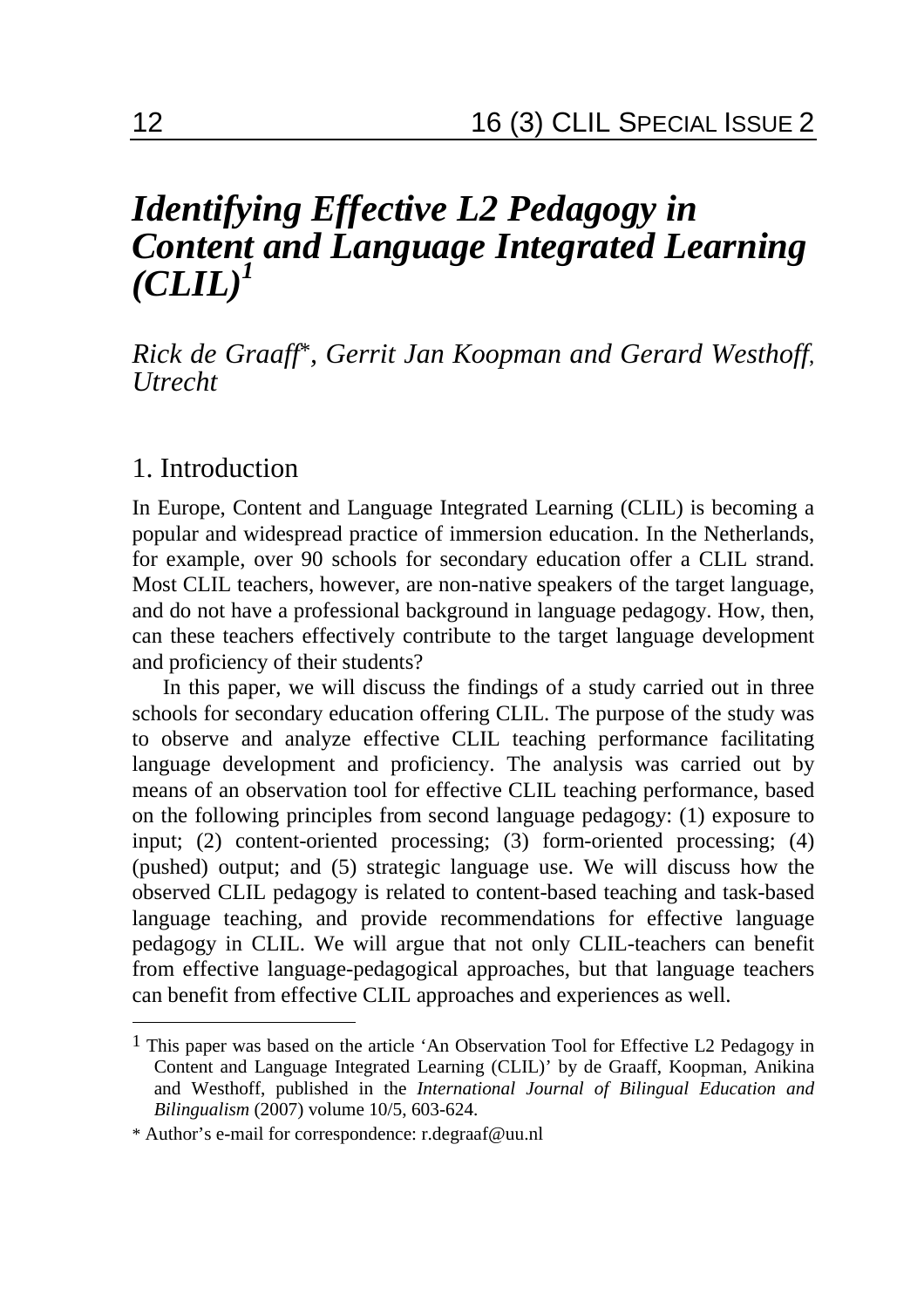# 2. Research questions

Although much attention has been paid to the proficiency level in English of CLIL teachers in the Netherlands and to the selection and adaptation of subject matter textbooks for CLIL, national CLIL evaluations indicate that little attention is paid to the pedagogic repertoire of CLIL teachers and to how it contributes to the pupils' target language proficiency (see Maljers & Wooning 2003). Therefore, in this paper we aim to investigate characteristics of effective CLIL teaching performance and relate these to theoretical principles in second language acquisition. The specific research questions are:

- 1. What CLIL teaching performance indicators can be derived from theoretical assumptions about effective language teaching and learning?
- 2. What instances of effective teaching performance in CLIL lessons can be identified by means of an observation tool based on assumptions of effective language teaching performance?
- 3. What practical recommendations can be provided to both CLIL and FL teachers concerning effective language pedagogy?

The aim of the study reported here, in other words, is not to quantitatively analyze or qualitatively evaluate CLIL practice, but to detect and describe instances of effective CLIL teaching performance based on language teaching performance indicators.

# 3. CLIL teaching performance indicators

Our conceptualization of effective teaching performance for language acquisition in CLIL includes attention to such features as functional communication, simultaneous attention to form and meaning, and type of corrective feedback, within a broader framework of three essential conditions for language acquisition – *exposure, use, and motivation* (Willis 1996: 11). Those essential conditions have been further elaborated in an observation tool for this study according to five basic assumptions related to effective language teaching performance.

## *Teacher facilitates exposure to input at a (just) challenging level*

In correspondence to this assumption, before a lesson a CLIL teacher is expected to select and tailor input material in order to have it challenging but comprehensible for learners. Two types of scaffolding can be distinguished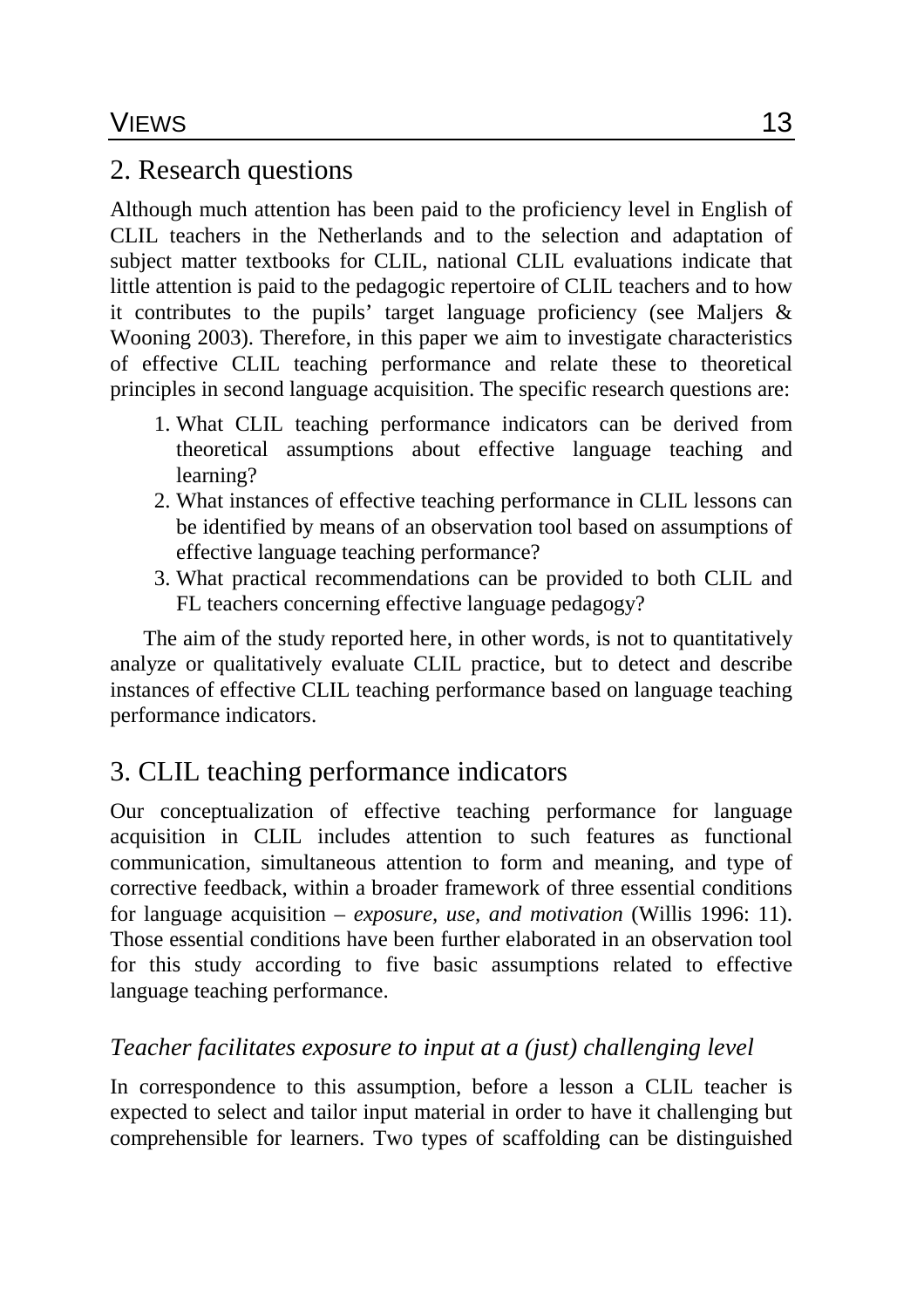during the lesson, namely on content and/or language of the input material, and content and/or language of teacher talk.

In the observation tool, this category consists of the following indicators for effective teaching performance:

- 1. text selection in advance
- 2. text adaptation in advance
- 3. adaptation of teacher talk in advance
- 4. text adaptation during teaching
- 5. tuning of teacher talk

#### *Teacher facilitates meaning-focused processing*

In correspondence to this assumption, a teacher can be expected to stimulate content-processing of oral or written input by giving special tasks that involve learners in grappling meaning (trying to make sense of whatever they hear or read). The teacher should check whether the meaning of the input has been comprehended sufficiently. If meaning is processed insufficiently or erroneously, the teacher might give some kind of support. Supplementary exercising of the related content features of input can be performed in this category as well.

In the observation tool, this category consists of the following indicators for effective teaching performance:

- 1. stimulating meaning identification
- 2. checking meaning identification
- 3. emphasizing correct and relevant identifications of meaning
- 4. exercising on correct and relevant identifications of meaning

#### *Teacher facilitates form-focused processing*

In correspondence to this assumption, a CLIL teacher can employ activities aimed at awareness-raising of language form, thus making learners conscious of specific language features. The teacher might indicate and direct learners' attention to correct and incorrect uses of form, give examples of such uses, thus facilitating implicit or explicit noticing of language form. In giving corrective feedback the teacher might employ implicit techniques (e.g. clarification requests, recasts) or explicit techniques (e.g. explicit correction, metalinguistic comment, query, advice) for focusing on form, as well as nonverbal reactions.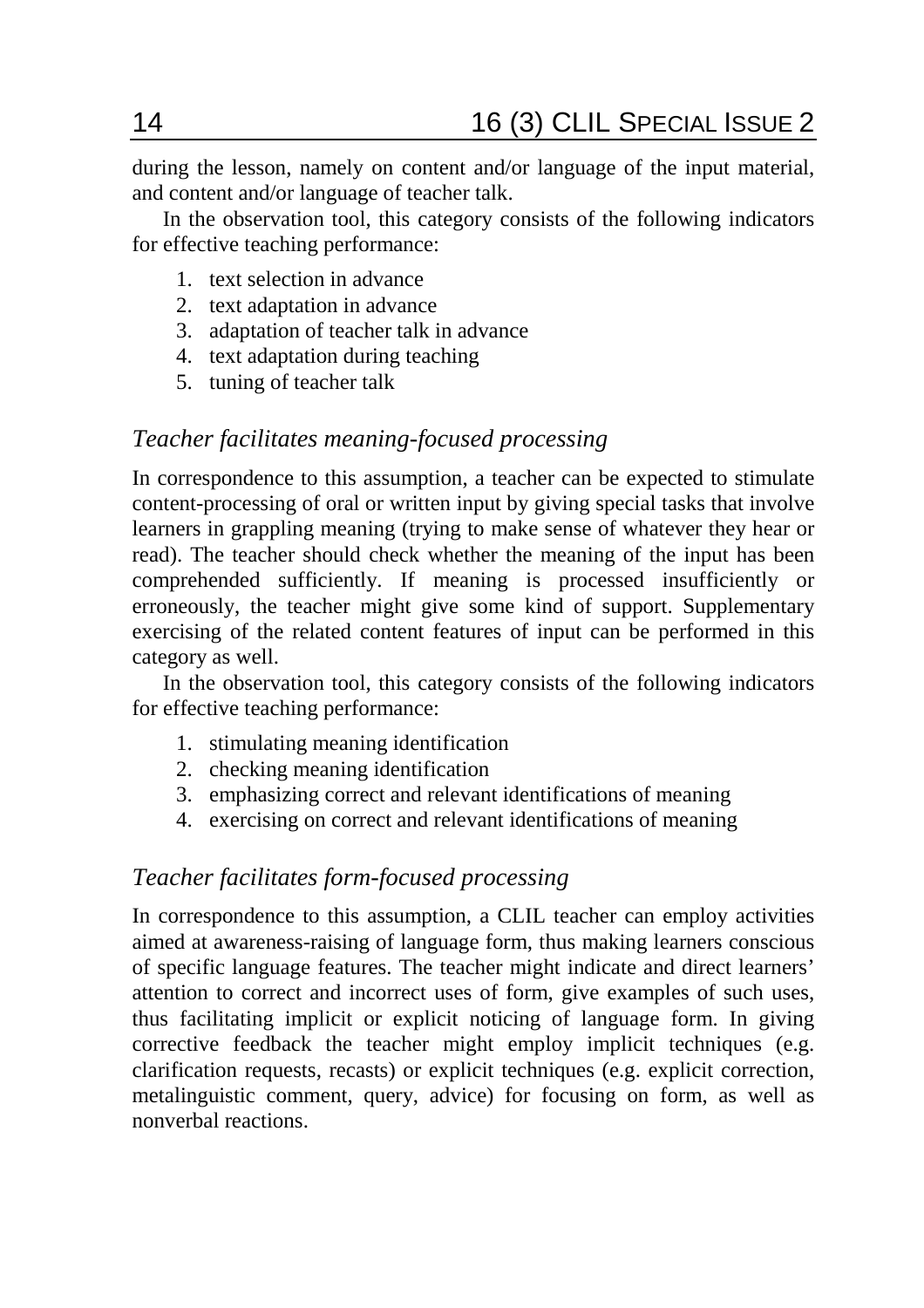## VIEWS 15

In the observation tool, this category consists of the following indicators for effective teaching performance:

- 1. facilitating noticing of problematic and relevant language forms
- 2. providing examples of correct and relevant language forms
- 3. correcting use of problematic and relevant language forms
- 4. explaining problematic and relevant language forms, e.g. by giving rules
- 5. having pupils giving peer feedback

## *Teacher facilitates opportunities for output production*

In correspondence to this assumption, in promoting output production in the target language a CLIL teacher can encourage learners to react, ask questions aimed at functional output as well as stimulate interaction between learners in the target language. Different interactive formats (e.g. group, pair work) might be implemented to facilitate meaningful communication in English. Through instructions and/or corrections the teacher can guide learners to use English exclusively in the lesson. Corrective feedback by teachers or peerstudents might stimulate the use of correct form/meaning connections by learners. The teacher can use a diverse range of activities for further exercising essential aspects of form/meaning use.

In the observation tool, this category consists of the following indicators for effective teaching performance:

- 1. asking for reactions
- 2. asking for interaction
- 3. letting students communicate
- 4. stimulating the use of the target language
- 5. providing feedback, focusing on corrected output
- 6. organizing written practice

#### *Teacher facilitates the use of strategies*

In correspondence to this assumption, a CLIL teacher should be able to assist learners to overcome their language and content comprehension and communication problems, by developing a repertoire of receptive and productive compensatory and communication strategies. Scaffolding and reflection on-the-spot is considered of great importance, when the teacher should be able to suggest to the learners an effective path (use of strategies)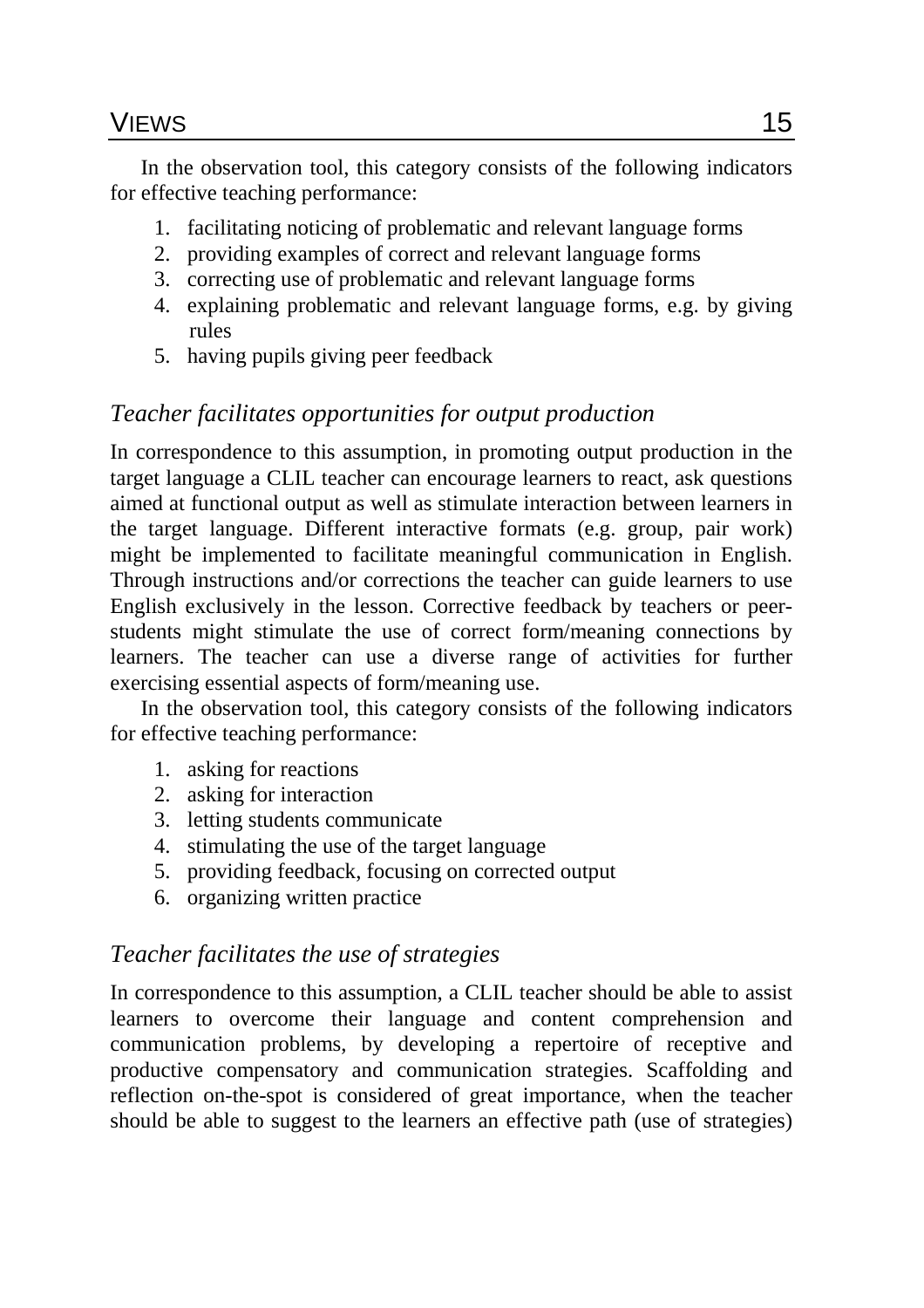for resolving comprehension or language use problems they have encountered.

In the observation tool, this category consists of the following indicators for effective teaching performance:

- 1. eliciting receptive compensation strategies
- 2. eliciting productive compensation strategies
- 3. eliciting reflection on strategy use
- 4. scaffolding strategy use

According to Westhoff (2004), these five assumptions can be considered as the basic ingredients for effective language learning and teaching activities. Westhoff's "SLA penta-pie" (named after a five section pie chart) is illustrated in Figure 1 and forms the theoretical basis for the observation tool in this study. For a more detailed description and justification of the observation tool, see de Graaff *et al.* (2007).

*Figure 1.* The "SLA penta pie", adapted from Westhoff (2004)



# 4. Effective teaching performance in CLIL lessons

In order to find practical evidence for teaching performance promoting learner language acquisition within CLIL contexts, a research instrument in the form of an observation tool was constructed according to the basic assumptions of the "SLA penta-pie". The observation tool was piloted on seven CLIL lessons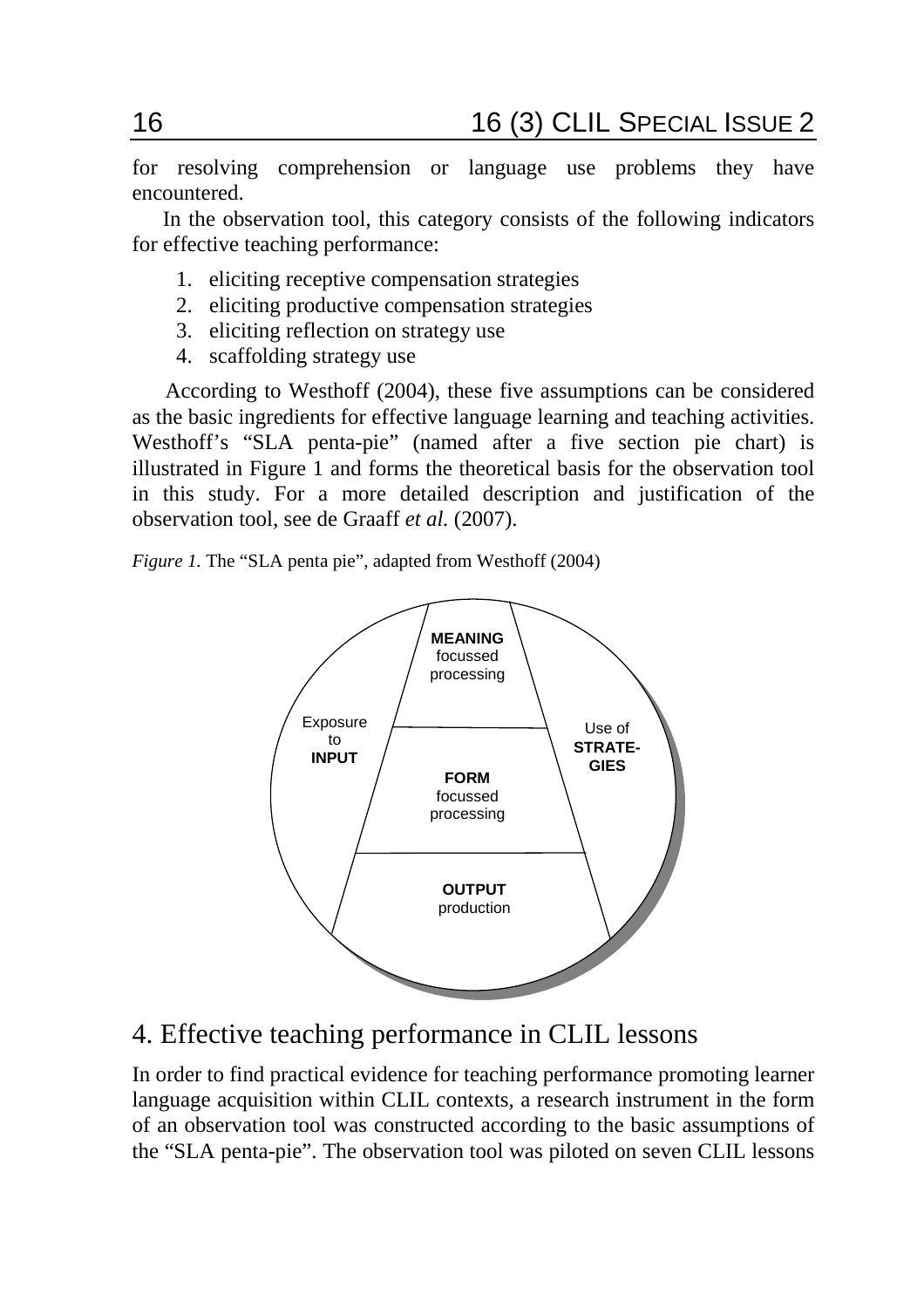## VIEWS 17

by CLIL teacher trainees in order to validate its usability and coverage. Subsequently, the observation tool was used to analyze a set of CLIL lessons from a variety of school subjects in three Dutch CLIL schools.

## 4.1 Procedure

Nine lessons from three Dutch CLIL schools for secondary education were observed, videotaped and analyzed by means of the observation instrument for effective pedagogy. The three schools belong to the same consortium of schools and are medium sized Dutch schools of about 1,200 students each. Each school has a CLIL-stream of about 300 students per school. The schools implemented a CLIL program about six years ago. The sample for this study consisted of nine lessons from the following subjects: History (three male teachers), Geography (one male teacher), Biology (one female teacher), Maths (one female teacher), Arts & Crafts (one female teacher) and English (two female teachers). We observed one lesson per teacher.

All videotaped lessons were observed and analyzed by at least two researchers. Any doubts concerning the qualification of specific excerpts were discussed and agreed upon in the research team, consisting of four researchers.

## 4.2 Results

In general it was found that, over all observed lessons, teachers used almost the whole range of effective teaching performance indicators. Although not every teacher used all performance subcategories in all the observed lessons, consistent and useful examples were found for almost every subcategory. As the aim of this research was to detect examples of effective CLIL pedagogy and to validate the instrument, the observations were not used to provide a quantitative analysis of the school, a department or individual teachers, neither to evaluate the quality of those. For a more detailed description and discussion of the results, see de Graaff *et al.* (2007).

# 5. Conclusions and practical recommendations for CLIL teaching

This research has aimed at finding practical evidence for theoretical assumptions on effective teaching performance directed at language acquisition in CLIL contexts. For this purpose, teaching performance indicators have been formulated, derived from assumptions about effective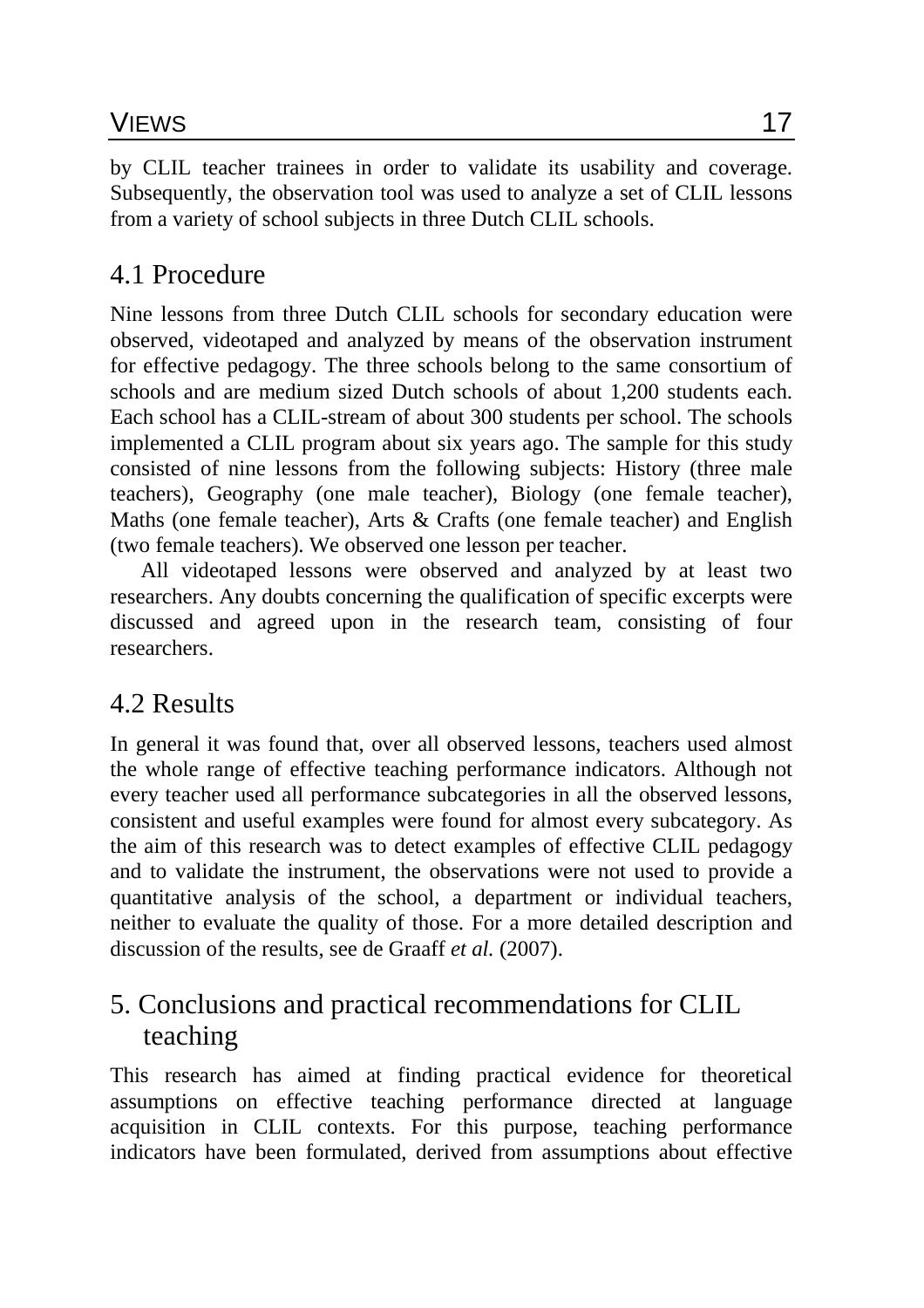language teaching. Those performance indicators have been integrated in an observation tool for effective CLIL teaching practice.

In the CLIL lessons analyzed in this study, sufficient evidence was found for most subcategories of the five main indicators for effective language teaching performance, as in:

- 1. *Teachers facilitate exposure to input at a (just) challenging level* by selecting attractive authentic materials, adapting texts up to the level of the learners and scaffolding on the content and language level by active use of body language and visual aids.
- 2. *Teachers facilitate meaning-focused processing* by stimulating the learners to request new vocabulary items, check their meaning, use explicit and implicit types of corrective feedback on incorrect meaning identification, and practice through relevant speaking and writing assignments.
- 3. *Teachers facilitate form-focused processing* by giving examples, using recasts and confirmation checks, making clarification requests and giving feedback (sometimes including peer feedback). No evidence was found of CLIL teachers providing explicit form-focused instruction, e.g. by explaining rules.
- 4. *Teachers facilitate output production* by encouraging learners' reactions, working in different interactive formats and practicing creative forms of oral (presentations, round tables, debates) and written (letters, surveys, articles, manuals) output production, suggesting communicatively feasible tasks, which give the learners enough time for task completion, encouraging learners to speak only in English, providing feedback on students' incorrect language use and stimulating peer feedback.
- 5. *Teachers facilitate the use of compensation strategies* by stimulating students to overcome problems in language comprehension and language production, reflecting on the use of compensation strategies, and scaffolding on-the-spot strategy use.

We can conclude, then, that the CLIL lessons observed in this study show instances of effective language teaching performance. That is, the subject teachers in the study perform at least incidentally as effective language teachers.